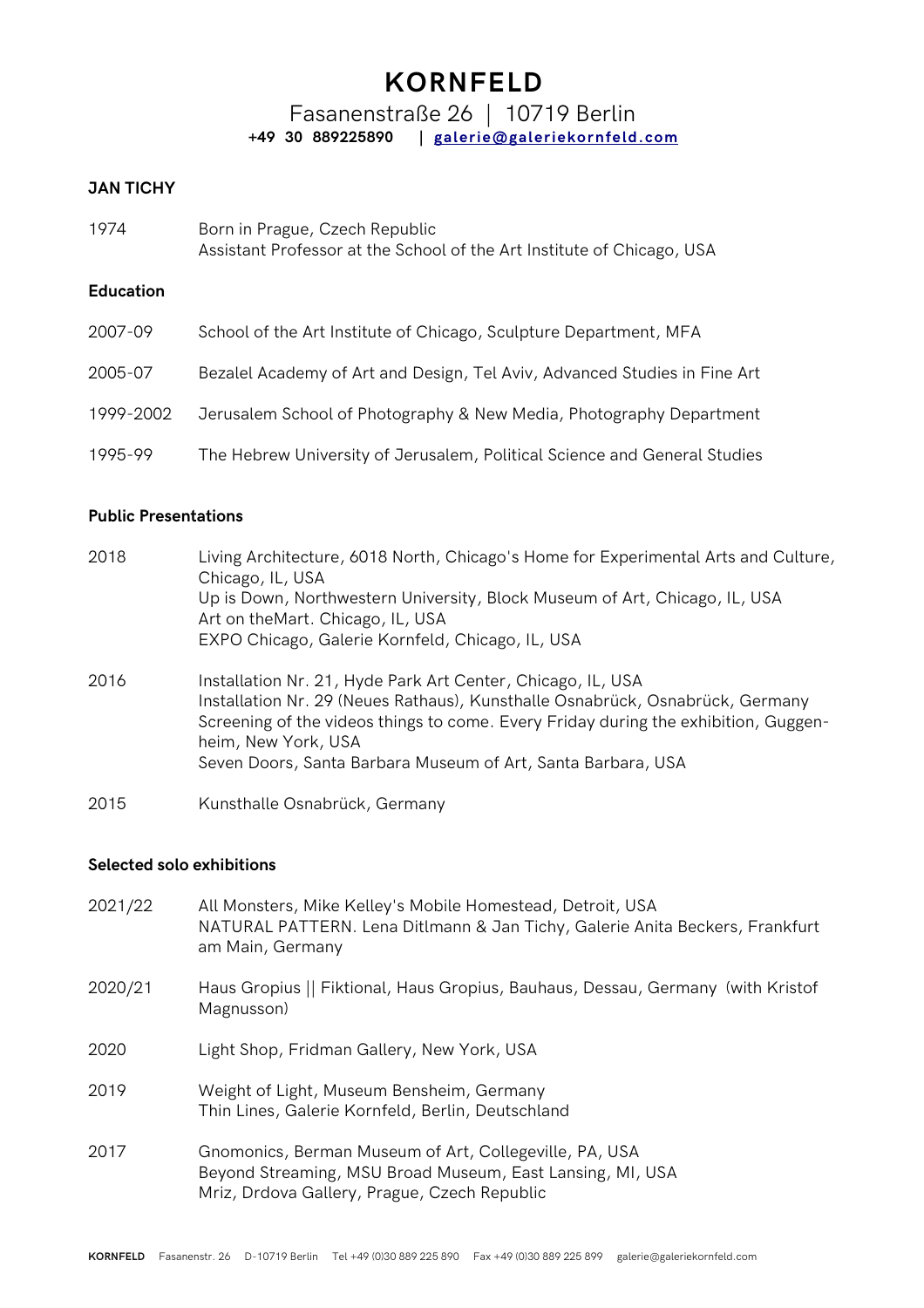### Fasanenstraße 26 | 10719 Berlin **+49 30 889225890 | [galerie@galeriekornfeld.com](mailto:galerie@galeriekornfeld.com)**

- 2016 Weight of Glass, Galerie Kornfeld, Berlin, Germany Art, CA Long Lines, Fridman Gallery, NYC
- 2015 Hezi Cohen Gallery, Tel Aviv, Israel Fridman Gallery, New York, USA Hyde Park Art Center, Chicago, USA sur-round-things, Circle 1 Gallery, Berlin, Germany
- 2014 aroundcenter, Chicago Cultural Center, Chicago, USA
- 2013 Politics of Light, No Longer Empty & Richard Gray Gallery, New York City, USA Overlap, Hezi Cohen Gallery, Tel Aviv, Israel Helen Day Art Center, Stowe, USA
- 2012 1979:1-2012:21, Museum of Contemporary Photography, Chicago, USA Project Cabrini Green, Gordon Gallery, Tel Aviv, Israel MATRIX 164, Wadsworth Atheneum Museum of Art, Hartford, USA
- 2011 Installation No.13, Nathan Gottesdiener Prize, Tel Aviv Museum of Art, USA
- 2010 01:37:24:05, Center for Contemporary Art, Tel Aviv, Israel Installation No. 10, Spertus Museum, Chicago, USA
- 2009 Installations, Richard Gray Gallery, Chicago, USA Recent Works, Museum of Contemporary Art, Bat Yam, Israel, Israel
- 2008 12\*12, Museum of Contemporary Art, Chicago, USA
- 2007 1391, Herzliya Museum of Contemporary Art, Israel
- 2004 Beton, Morel Derfer Gallery, Jerusalem, Israel

#### **Selected group exhibitions**

- 2022 Houses of Tomorrow: Solar Homes from Keck to Today, Elmhurst Art Museum, Elmhurst, USA 2021 Negatives, The Chicago Cluster Project, Epiphany Center for the Arts, Chicago, USA 2019 Thin Lines, Galerie Kornfeld, Berlin, Germany Chicago Grid, 68projects, Berln, Germany (curator) 100 Jahre Bauhaus Licht.Schatten.Spuren, Akademie der Künste, Berlin, Germany Currency , Nome Gallery, Berlin, Germany Crossing Lines, Kunsthalle Osnabrück, Germany (curator, with Christian Oxenius) At the intersection of technology and spirituality, Artist's talk and exhibition about Bauhäusler palm prints created in spring 1926 in Dessau, Robert F. Carr Memorial Chapel, Chicago, USA
- 2018 Living Architecture, 6018 North, Chicago Kedem Kodem Kadima, CCA Tel Aviv Beton Hatzuf, Beit Ariela, Tel Aviv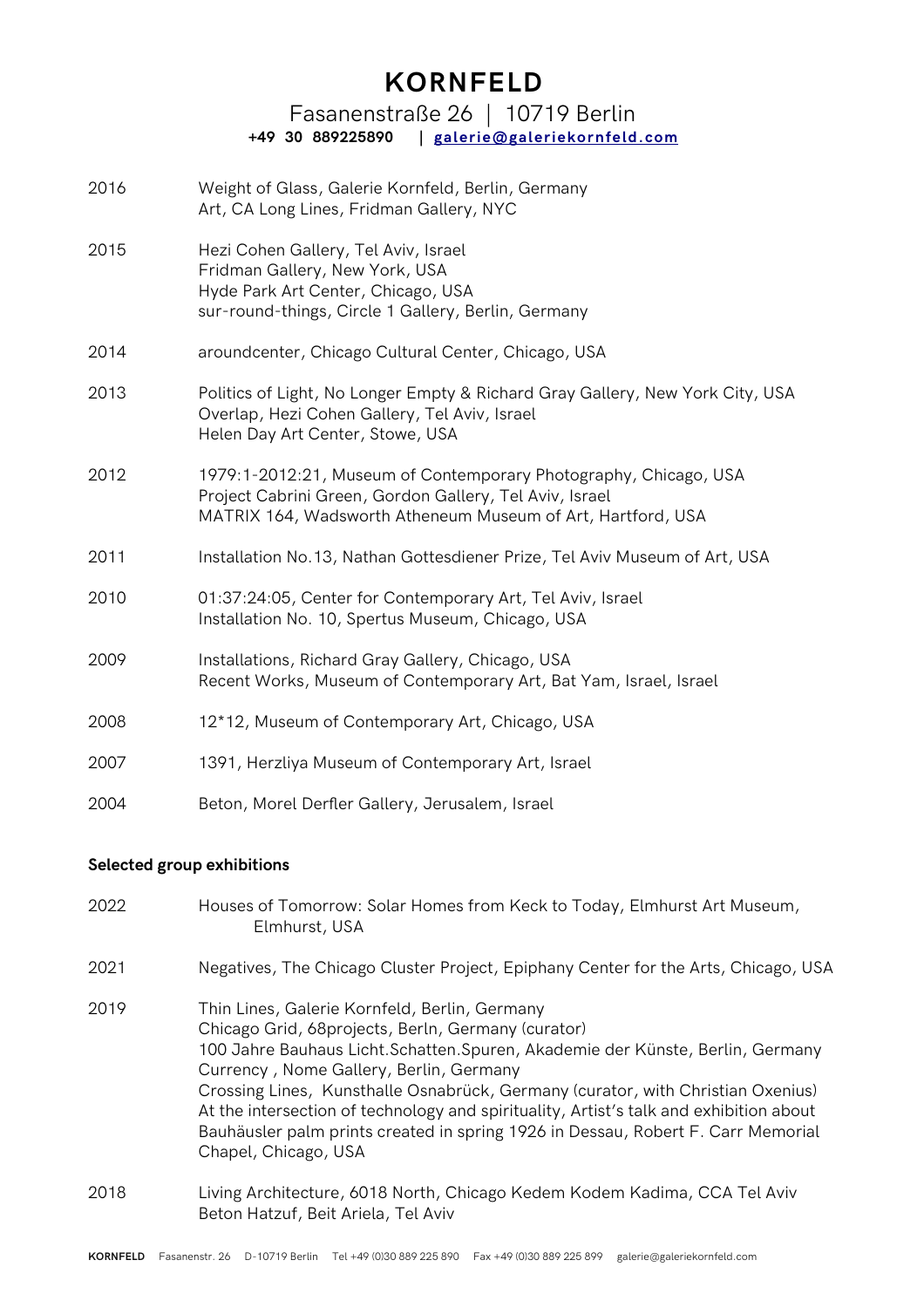Fasanenstraße 26 | 10719 Berlin **+49 30 889225890 | [galerie@galeriekornfeld.com](mailto:galerie@galeriekornfeld.com)**

| 2017<br>Victory<br>We Stand,<br>Gallery, | Recent Acquisitions to Rothfeld Collection, American University Museum, DC<br>Over the Sun, Kentucky Museum of Art & Design, Louisville, KY The Place<br>Morel Derfler Gallery, Jerusalem Real Estate: Dwelling in Contemporary Art,<br>Berman Museum of Art, Collegeville, PA Mediterranean, Seeds of Color<br>Israel<br>Interstice, Kruger Gallery, Chicago The New Normal, The Hangar, Beirut                                                                                                                                                                                                                                              |  |  |  |
|------------------------------------------|-----------------------------------------------------------------------------------------------------------------------------------------------------------------------------------------------------------------------------------------------------------------------------------------------------------------------------------------------------------------------------------------------------------------------------------------------------------------------------------------------------------------------------------------------------------------------------------------------------------------------------------------------|--|--|--|
| 2016<br><b>NYC</b>                       | Lichte Momente, Osnabrueck, Germany Films To Come, Guggenheim Museum,                                                                                                                                                                                                                                                                                                                                                                                                                                                                                                                                                                         |  |  |  |
|                                          | PDF Object, Mana Contemporary, Chicago MoCP at 40, Museum of Contemporary<br>Photography, Chicago Bene. F. Action, Andrea Meislin Gallery, New York                                                                                                                                                                                                                                                                                                                                                                                                                                                                                           |  |  |  |
| 2015                                     | Paper Plains, Kornfeld Gallery, Berlin Behind the Fence, Beit Bialik Museum, Tel Aviv<br>At the headwaters, Gardner Center for Arts, Gary, IN<br>First Year, Fernwey Gallery, Chicago, USA<br>The Shape of Things to Come, Santa Barbara Museum of Art, USA<br>RAY 2015, Museum fuer Angewandte Kunst, Frankfurt, Germany<br>After Today, Gallery 400, Chicago, USA<br>Currents Jan Tichy and Shawn Decker at the Santa Fe New Media Installation, El<br>Museo Cultural de Santa Fe, USA<br>Signifiers of Place, Herzliya Museum of Art, Israel                                                                                               |  |  |  |
| 2014                                     | Informal Forms, Aran Cravey Gallery, USA<br>The Chicago Effect, Hyde Park Art Center, Chicago, USA<br>Light3, Fridman Gallery, New York City, USA<br>Through a Glass Darkly, Simon/Neuman2 Gallery, New York City, USA<br>Visions and Nightmares, Film Museum Dusseldorf, Germany<br>On Location, Hygienic Galleries, New London, USA<br>Spotlight, Elmhurst Museum of Art, USA<br>The Towering Inferno, Tel Aviv University Gallery, Israel<br>Home Before Dark, Hezi Cohen Gallery, Tel Aviv, Israel                                                                                                                                        |  |  |  |
| 2013                                     | First Circle, C1 Platform for Art and Culture, Berlin, Germany<br>Beyond No Man's Land, Andrea Meislin Gallery, New York City, USA<br>ExpoVideo, Expo Chicago, Chicago, USA<br>Blackbox, West Jerusalem, Israel<br>10x10, threewalls, Chicago, USA<br>Quarantine, Hansen House, Jerusalem, Israel<br>La citta nuova, Villa Olmo, Como, Italy<br>Light and Shadow, Science Museum, Jerusalem, Israel<br>Aircraft Carrier, Storefront for Art and Architecture, New York City, USA, and Israel<br>Museum, Jerusalem, Israel<br>The Eye of the Blackbird, Art House, Tel Aviv, Israel<br>Beginning of a Collection, Ashdod Museum of Art, Israel |  |  |  |
| 2012                                     | Material Translations, Tadeo Ando Gallery, Art Institute of Chicago, USA<br>Suitcase Art, Künstlerhaus Speckstrasse, Hamburg, Germany<br>Muse, Richard Gray Gallery, Chicago, USA<br>IN/SITU, 12th Expo Chicago, USA<br>Aircraft Carrier, 13th Architecture Biennale, Venice                                                                                                                                                                                                                                                                                                                                                                  |  |  |  |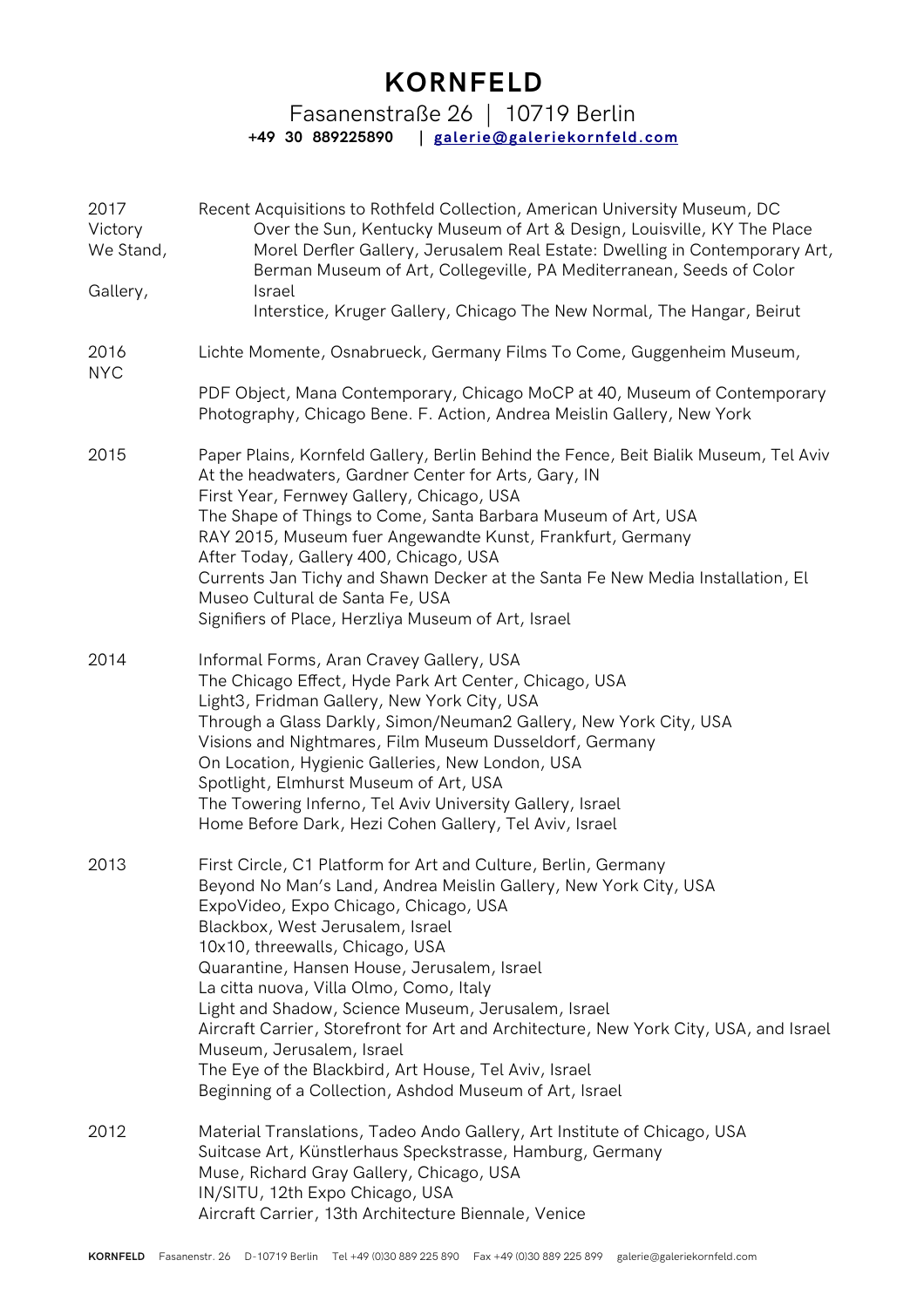Fasanenstraße 26 | 10719 Berlin **+49 30 889225890 | [galerie@galeriekornfeld.com](mailto:galerie@galeriekornfeld.com)**

|            | Skyscraper: Art And Architecture Against Gravity, Museum of Contemporary Art,<br>Chicago, USA<br>Galicia Mon Amour, SOKOL Cultural Center, Nowy Sacz, Poland<br>Luma, Shpilman Institute for Photography, Tel Aviv, Israel<br>Grid 2012, International Photography Biennial, Amsterdam, The Netherlands<br>Where the fall winds blow, Artists' House, Tel Aviv, Israel<br>True Stories, Locks Gallery, Philadelphia, USA<br>Soundscapes, Minshar Gallery, Tel Aviv, Israel<br>Closing Party, The Heder Gallery, Tel Aviv, Israel                                                                                                                                                                                                                                     |
|------------|----------------------------------------------------------------------------------------------------------------------------------------------------------------------------------------------------------------------------------------------------------------------------------------------------------------------------------------------------------------------------------------------------------------------------------------------------------------------------------------------------------------------------------------------------------------------------------------------------------------------------------------------------------------------------------------------------------------------------------------------------------------------|
| 2011       | Magic Lantern, The Israel Museum Jerusalem, Israel<br>Happiness Project, Loop Alliance Pop Up Gallery, Chicago, USA<br>Social Housing-Housing the Social, SKOR foundation, Amsterdam, The Netherlands<br>Experimental Station, LABoral, Gijon, Spain<br>ARTLV biennale, Herzliya, Israel<br>Urban Imaginarium, Marwen Gallery, Chicago, USA<br>In/Ex/Change, ARTSTAYS 9, Slovenia (in collaboration with Shawn Decker)<br>Hang In There, Co-Prosperity Sphere, Chicago, USA<br>Islands, Worlds, Musrara Gallery, Jerusalem, Israel<br>Experimental Station, CA2M, Madrid, Spain<br>Without You I Am Nothing - Interactions, MCA Chicago, USA<br>White Light, Black Light, Wood Street Galleries, Pittsburgh, USA<br>Out of Place, Lora Reynolds Gallery, Austin, USA |
| 2010       | Place, Origin, Landscape, AMU Gallery, Prague, Czech Republic<br>Immaterial Architecture, PPOW Gallery, New York City, USA<br>Art Unlimited, Art Basel, Switzerland<br>MusraraMix #10, International Art Festival, Jerusalem, Israel<br>Moholy: An Education of the Senses, Loyola University Museum of Art, Chicago,                                                                                                                                                                                                                                                                                                                                                                                                                                                |
| <b>USA</b> | (exhibition design in collaboration with Helen Maria Nugent)<br>Disquieted, Portland Art Museum, Portland, USA<br>Family/Tree II, Helena Rubinstein Pavilion, Tel Aviv Museum of Art, Israel                                                                                                                                                                                                                                                                                                                                                                                                                                                                                                                                                                         |
| 2009       | ArtTLV Biennale, Tel Aviv, Israel<br>Learning Modern, Sullivan Galleries, School of the Art Institute of Chicago, USA<br>(in collaboration with Helen Maria Nugent)<br>Dreary Structures, Dreamy Structures, Ashdod Museum of Art, Israel<br>After Architecture: Typologies of the Afterwards, Centre d'Art Santa Monica,<br>Barcelona, Spain<br>Family/Tree I, Helena Rubinstein Pavilion, Tel Aviv Museum of Art, Israel<br>Cent Ans de Dialogue par l'Art, Orangerie du Senat, Paris, France<br>he Age of a Different Re-Action: New Israeli Art Scene, Galerie Davide Gallo, Berlin,<br>Germany<br>Paperworks, The Israel Museum (Beit Ticho), Jerusalem, Israel<br>Annual MFA Graduate Exhibition, School of the Art Institute of Chicago, Israel               |
| 2008       | Additions, La Biennale di Venezia, 11th International Architecture Exhibition,<br>Israeli Pavilion, Venice, Italy<br>Access to Israel, The Jewish Museum in Frankfurt, Frankfurt, Germany<br>Can Art Do More?, Art Focus 5, Jerusalem, Israel<br>LAYLA: Young Israeli Artists, INGA Gallery, New York City, USA                                                                                                                                                                                                                                                                                                                                                                                                                                                      |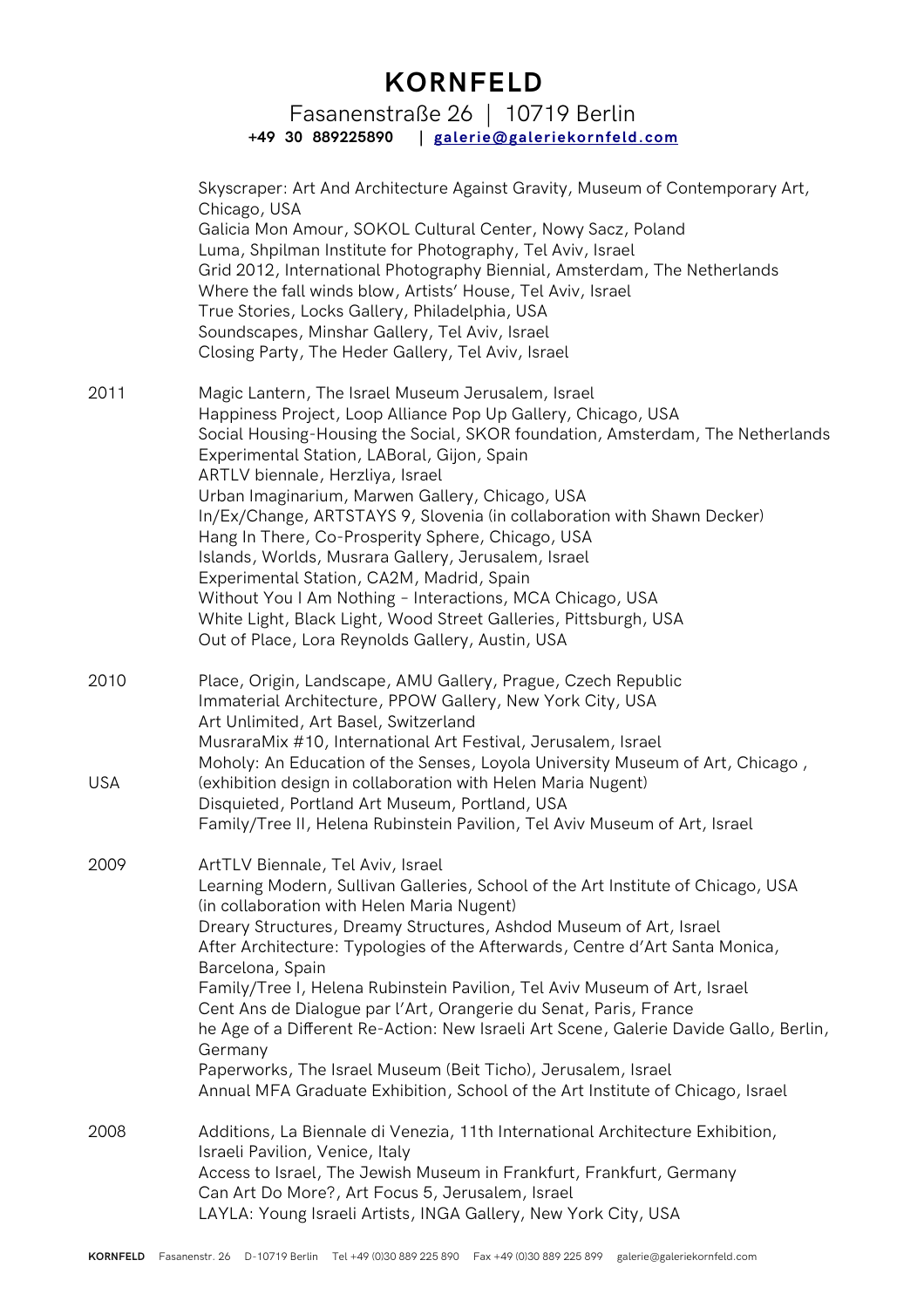Fasanenstraße 26 | 10719 Berlin **+49 30 889225890 | [galerie@galeriekornfeld.com](mailto:galerie@galeriekornfeld.com)**

Future Perfect, International Triennial of Contemporary Art, National Gallery, Prague, Czech Republic Blind Spot, Petach Tikva Museum of Modern Art, Israel 60 Years, Arc Gallery, Chicago, USA Real Time: Art in Israel 1998-2008, The Israel Museum Jerusalem, Israel Young Artist Awards, Haifa Museum of Art, Israel Personal Landscapes, The American University Museum, Washington D.C., USA Twosidedness, Kulturhuset, Stockholm, Sweden First Show: Contemporary Art from The Israel Museum, Beit Mani, Tel Aviv, Israel 2007 Forks and Napkins, G2 Gallery, Chicago, USA Jerusalem of One's Eye, The Social Gallery, Jerusalem, Israel Herzliya Biennale, Herzliya Museum of Contemporary Art, Israel VideoMarina, Museum of Contemporary Art, Bat Yam, Israel Artic 9, Tel Aviv University Gallery, Tel Aviv, Israel Salame 007, Graduate Show MFA, Bezalel Academy of Arts, Tel Aviv, Israel Fleeing Away From What Bothers You Most, Magasin 3 Stockholm Konsthall, Stockholm, Sweden 2006 Normality, The Heder Gallery, Tel Aviv, Israel CzechPoint, NOD Gallery and Cs2 Gallery, Prague, Czech Republic Liquorish Light, Saloona, Tel Aviv, Israel Paperworks, The Heder Gallery, Tel Aviv, Israel Collaboration on Site, ARS 06 Biennale, Kiasma Museum of Modern Art, Helsinki, Finland Israeli Salon of Photography, Agripas Cooperative Gallery, Jerusalem, Israel Vacation, Tarbut High School Gallery, Rishon Lezion, Israel Courtain, Venta Gallery, Jerusalem, Israel 2005 Natures Mortes, Morel Derfer Gallery, Jerusalem, Israel 2004 Real Time, Jerusalem Film Festival, Jerusalem, Israel 2003 Jerusalem a Vif, Le Passage de Retz, Paris, France Mi churvotich ibnech, Time for Art Museum, Tel Aviv, Israel Artic 5, Ramat Gan Museum of Art, Tel Aviv, Israel Arting Jerusalem, International Art Project, Jerusalem, Israel Hearat Shulaim 5, Sergei Courtyard, Jerusalem, Israel Bab El Musrara, Musrara Community Gallery and Morel Derfer Gallery, Jerusalem, Israel (in collaboration with Alon Cohen-Lipshitz and Halely Mazor) 2002 Israeli Video Art, Display Gallery, Prague, Czech Republic Kav HaTefer, Morel Derfer Gallery, Jerusalem, Israel Space 0I, Opal Gallery, Tel Aviv, Israel Final Projects, Museum of Photography, Tel Hai, Israel Mother's Tongue, Israel Festival, Jerusalem, Israel Biut HaTeva (Domestication of Nature), Morel Derfer Gallery, Jerusalem, Israel 2001 Ber Mekfet, Musrara Community Gallery, Jerusalem, Israel 2000 HP Digital Photography Awards, Budapest, Barcelona, Moscow, Russia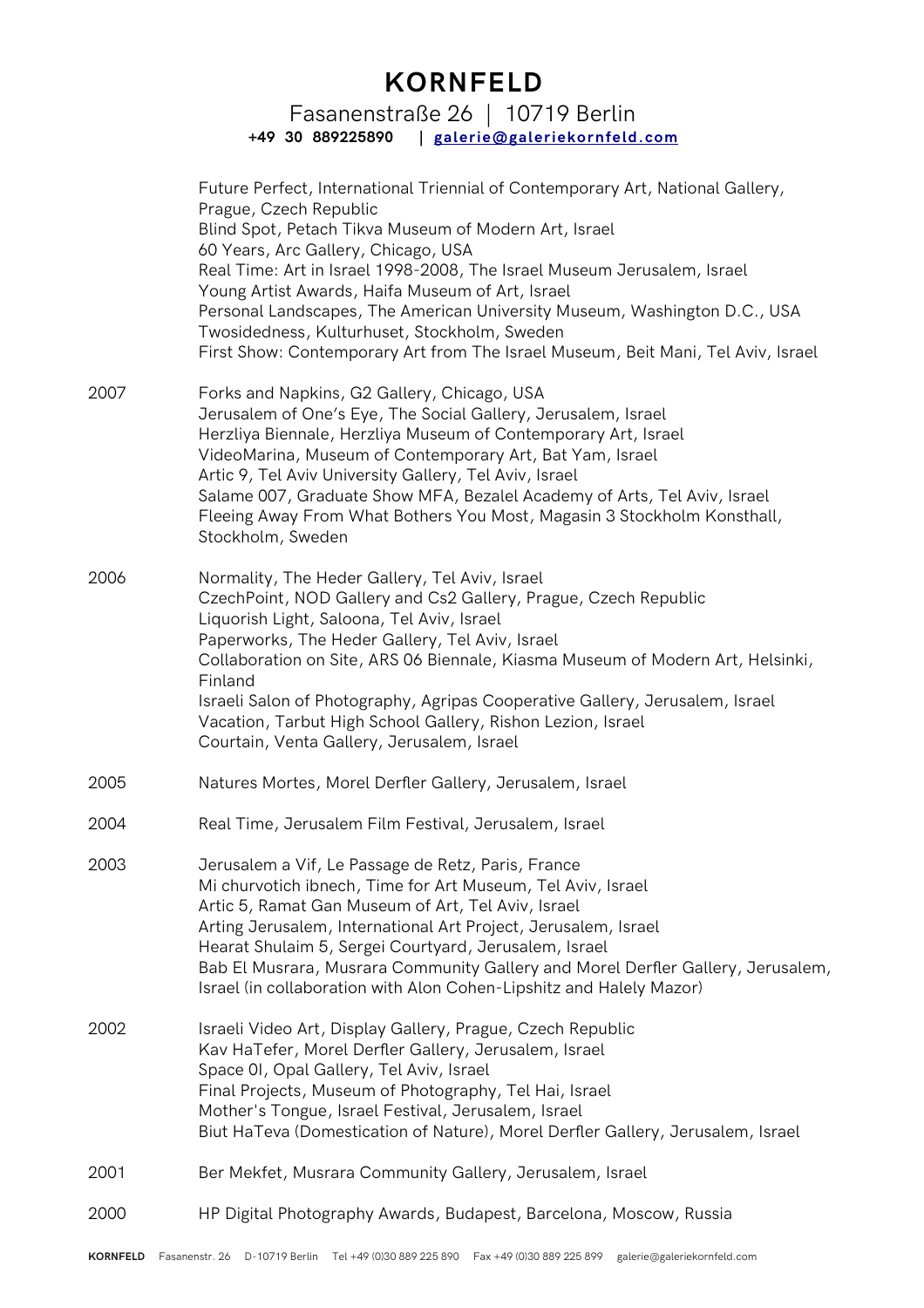Fasanenstraße 26 | 10719 Berlin **+49 30 889225890 | [galerie@galeriekornfeld.com](mailto:galerie@galeriekornfeld.com)**

1999 Short cuts, Art Space in Yavne Street, Tel Aviv, Israel Obviously, HaZira, Jerusalem, Israel

### **Selected Projects**

| 2018   | CPS Lives, collaborative photography project with Benito Juarez High School and<br>Chicago Public Library<br>Senior Park, collaboration between 21st Century Academy, Gary Senior Housing<br>SAIC 2017 First Light/Gary Lights Open Works, collaboration between SAIC's Public<br>Light & Space and Social Solar classes with Thea Bowman Junior High in Gary |  |  |  |
|--------|---------------------------------------------------------------------------------------------------------------------------------------------------------------------------------------------------------------------------------------------------------------------------------------------------------------------------------------------------------------|--|--|--|
| and    |                                                                                                                                                                                                                                                                                                                                                               |  |  |  |
| 2016   | Beyond Streaming, workshops and installation connecting students from Flint and<br>Lansing, MI                                                                                                                                                                                                                                                                |  |  |  |
|        | Changing Osnabrueck, workshops and installation, Felix Nussbaum Haus Museum<br>Year of Imagine More, collaborative workshop and video installation with SBMA<br>education department                                                                                                                                                                          |  |  |  |
| 2015   | Heat Light Water Project, collaboration with artists, educators and art<br>administrators from Gary and Chicago reclaiming and repurposing a building in<br>Gary, IN                                                                                                                                                                                          |  |  |  |
| 2015   | Heat Light Water Cultural Project (HLWCP), collaboration Dr. Jeffreen Hayes<br>reclaiming and repurposing a building in Gary, IN                                                                                                                                                                                                                              |  |  |  |
| 2014   | The Art Assignment PBS Digital Studios<br>Young Changing Chicago, collaboration with high school photography programs                                                                                                                                                                                                                                         |  |  |  |
| 2013   | Build Your Own Light and Public Light & Lower East Side, collaboration with No<br>Longer Empty youth outreach<br>Project Tesla Orava, collaboration with students from art&tech high school Nizna on<br>a proposal of public art project for the village, Nizna, Slovakia                                                                                     |  |  |  |
| 2012   | The MoCP Tagging Project, collaboration with MFA students from SAIC, CCC, UIC<br>and UofC at the Museum of Contemporary Photography, Chicago<br>Lighten Up, public art project in collaboration with the Amistad Center for Art and<br>Culture at the Wadsworth Atheneum Museum of Art, Hartford, CT                                                          |  |  |  |
| 2011   | Project Cabrini Green, public art project in Cabrini Green, Chicago IL and at MCA<br>Chicago - in collaboration with Efrat Appel and students and faculty from the                                                                                                                                                                                            |  |  |  |
| School | of the Art Institute of Chicago                                                                                                                                                                                                                                                                                                                               |  |  |  |
| 2010   | The Gate Project, Near North Montessori School, Chicago - with Merav Argov<br>Delineations II, College Art Association (CAA) Conference closing event, Sullivan<br>Galleries, Chicago - in collaboration with Helen Maria Nugent                                                                                                                              |  |  |  |
| 2009   | Lighting The Crown Hall, Illinois Institute of Technology, Chicago - with MFA<br>International students<br>Interpretation of The Collection of SSAC, Reavis Elementary School, Chicago - with<br>Drea Howenstein and students from the School of the Art institute of Chicago                                                                                 |  |  |  |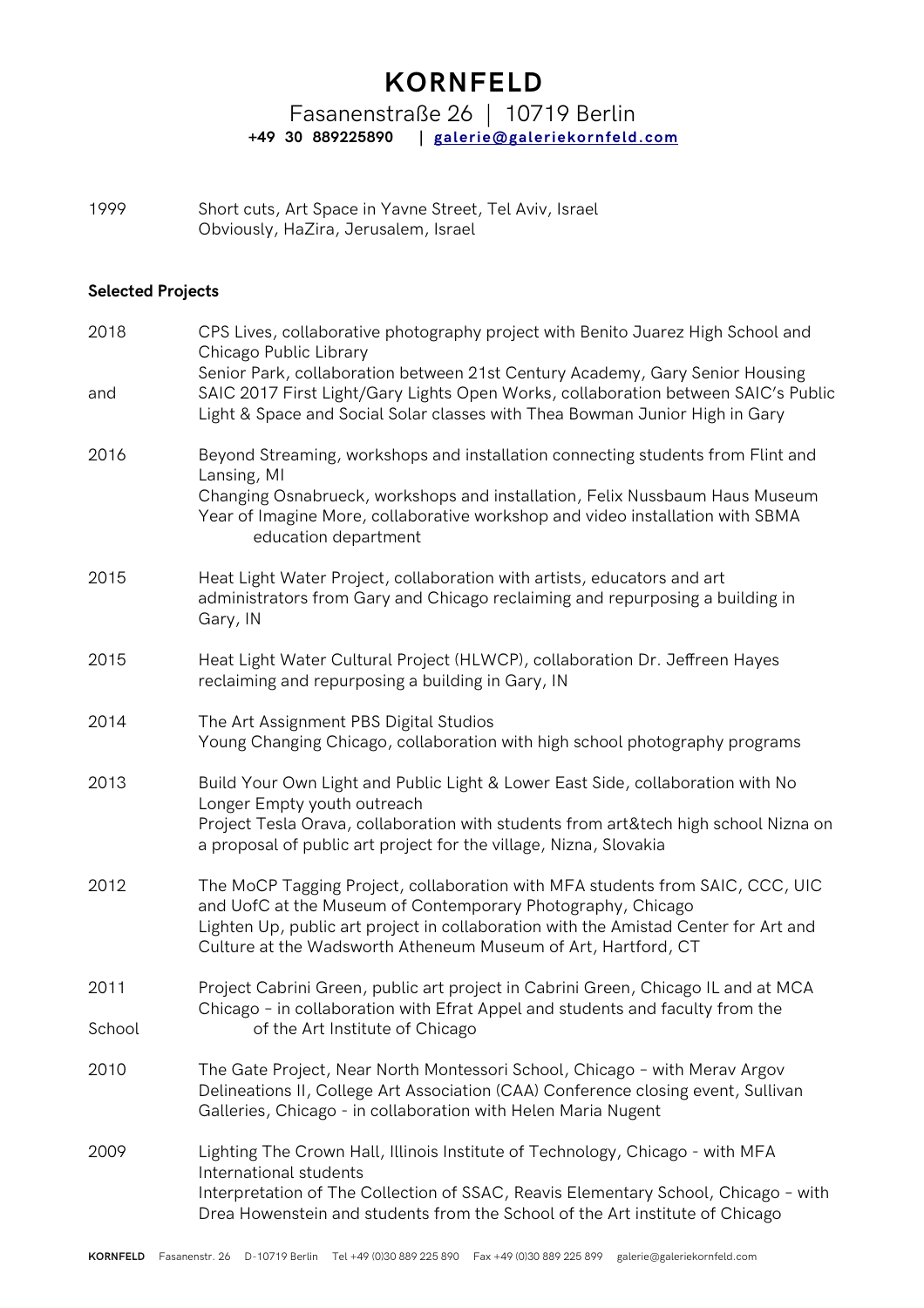Fasanenstraße 26 | 10719 Berlin **+49 30 889225890 | [galerie@galeriekornfeld.com](mailto:galerie@galeriekornfeld.com)**

| 2008        | Tzofia, light design, Tel Aviv - in collaboration with Ernesto Pujol                                                                               |  |  |
|-------------|----------------------------------------------------------------------------------------------------------------------------------------------------|--|--|
| 2006        | IPO 70, three-channel video installation for the Israel Philharmonic Orchestra, Tel<br>Aviv - in collaboration with Nevet Yitzhak                  |  |  |
| 2005        | Stop Motion, photo dance performance, Duncan Centre, Prague - in collaboration<br>with Oren Tischler<br>MusraraMix, 6th International Art Festival |  |  |
| 2002-05     | Prozdor Student Gallery in Musrara Community Center, Jerusalem                                                                                     |  |  |
| 2004        | Blow Up, photo dance performance, HaZira, Jerusalem - in collaboration with Oren<br>Tischler and Vertigo Dance Company                             |  |  |
| 2002        | Hafra'a Video Gallery, HaZira, Jerusalem                                                                                                           |  |  |
| $2001 - 03$ | Hafra'a, community video art magazine - with Ran Eisenstadt, Liron Meshulam and<br>Lael Kline                                                      |  |  |

### **Selected honors**

| 2012 | Faculty Enrichment Grant, The School of the Art Institute of Chicago                                                                        |  |  |  |
|------|---------------------------------------------------------------------------------------------------------------------------------------------|--|--|--|
| 2011 | Gold Award in the Council for Advancement and Support of Education (CASE) for<br>Public Light & Space Catalog by SAIC                       |  |  |  |
| 2010 | Nathan Gottesdiener Foundation, The Israeli Art Prize                                                                                       |  |  |  |
| 2009 | MFA Fellowship Award, The School of the Art Institute of Chicago                                                                            |  |  |  |
| 2008 | America-Israel Cultural Foundation Scholarship                                                                                              |  |  |  |
| 2007 | The Young Artist Award, Israeli Ministry of Culture<br><b>Rich Foundation Scholarship</b><br>America-Israel Cultural Foundation Scholarship |  |  |  |
| 2003 | America-Israel Cultural Foundation Scholarship                                                                                              |  |  |  |
| 2002 | Mayor of Jerusalem Award for Excellence in Art Studies                                                                                      |  |  |  |
| 2000 | HP Digital Photography Awards<br>Scholarship for Excellence in Studies, Jerusalem School of Photography, Musrara                            |  |  |  |

### **Residencies**

| 2020 | Bauhaus residency, Haus Schlemmer, Bauhaus, Dessau, Germany |  |  |  |  |
|------|-------------------------------------------------------------|--|--|--|--|
|------|-------------------------------------------------------------|--|--|--|--|